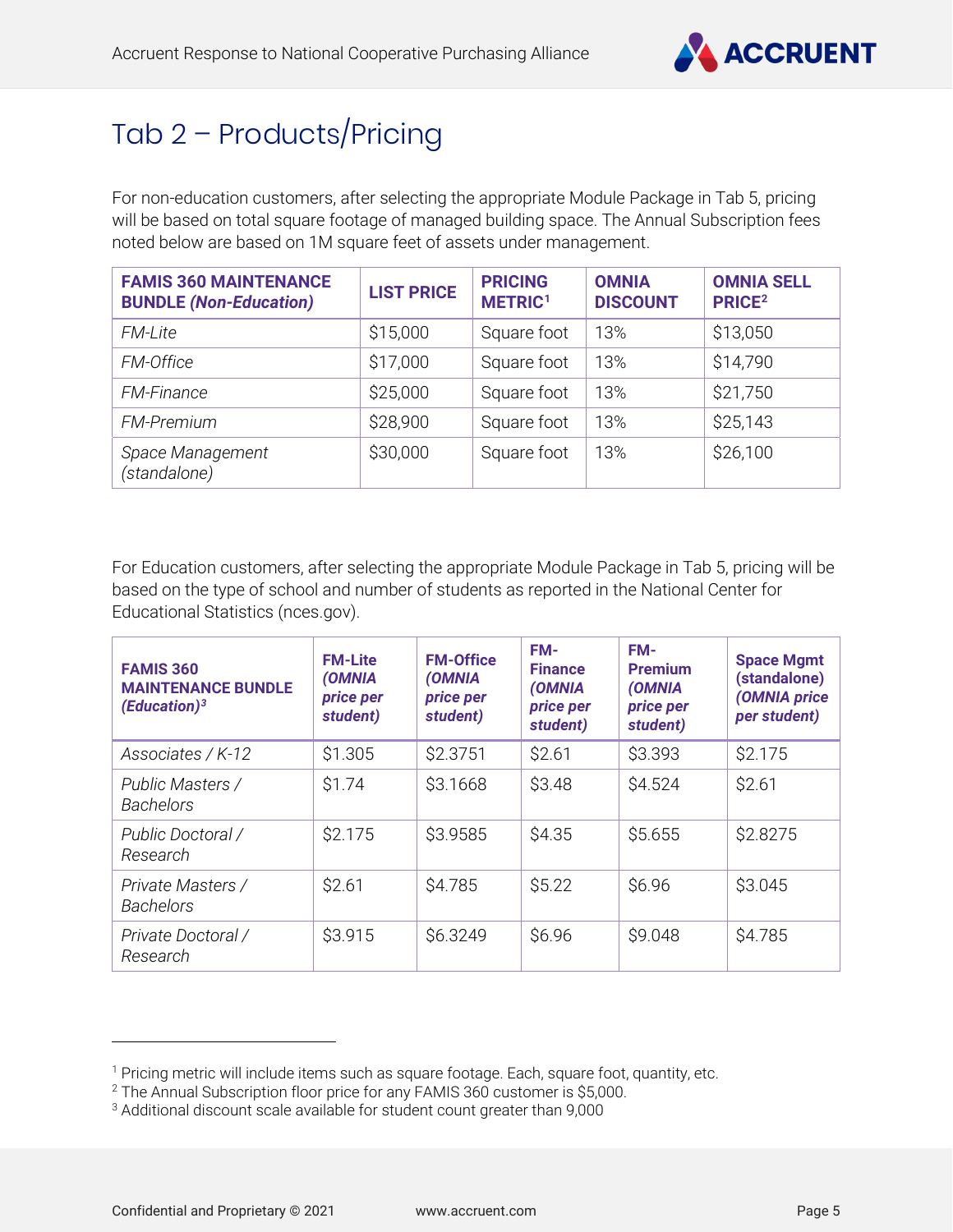

The Annual Subscription fees noted below are based on 1M square feet of assets under management.

| <b>VFA PRODUCT</b> |                           | <b>LIST PRICE</b> | <b>PRICING</b><br><b>METRIC</b> | <b>OMNIA</b><br><b>DISCOUNT</b> | <b>OMNIA SELL</b><br><b>PRICE</b> |
|--------------------|---------------------------|-------------------|---------------------------------|---------------------------------|-----------------------------------|
|                    | Capital Planning          |                   | Square foot                     | 13%                             |                                   |
|                    | VFA.facility <sup>4</sup> | \$10,000          | Square foot                     | 13%                             | \$8,700                           |
|                    | VFA.auditor               | \$5,000           | Square foot                     | 13%                             | \$4,350                           |
|                    | <b>Report Author</b>      | \$2,500           | Per user                        | 13%                             | \$2,175                           |

#### **NOTES:**

For all entities eligible to purchase under this Agreement, Accruent provides the ability to license the software based upon the square footage of the buildings and structures that are managed. This approach, unless listed otherwise, provides unlimited user access to products/modules referenced herein.

The Cloud-based products/modules are provided as a Software as a Service (SaaS) model. Pricing is provided on a Square Foot basis by product/module at the costs above for unlimited users/site licensing unless otherwise noted.

Annual Support, updates, upgrades, and all system management (hosting) is provided as part of the Software as a Service annual fee.

Maximum increase in subscription fees for subsequent years is capped at 7% with a 5-year noncancelable renewal commitment.

| <b>SERVICES</b>                      |                                  | <b>LIST</b><br><b>LABOR</b><br><b>RATE</b> | <b>PRICING</b><br><b>METRIC5</b> | <b>OMNIA</b><br><b>DISCOUNT</b> | <b>OMNIA</b><br><b>SELL</b><br><b>PRICE</b> |
|--------------------------------------|----------------------------------|--------------------------------------------|----------------------------------|---------------------------------|---------------------------------------------|
|                                      | Software Implementation          |                                            | Per hour                         | 13%                             |                                             |
|                                      | Professional Services PM (FAMIS) | \$235                                      | Per hour                         | 13%                             | \$205                                       |
|                                      | Hosting                          | Included                                   |                                  |                                 |                                             |
| <b>Ongoing Support / Maintenance</b> |                                  | Included                                   |                                  |                                 |                                             |
| <b>Professional Services</b>         |                                  |                                            | Per hour                         | 10%                             |                                             |
|                                      | VFA PS - Benchmarking            | \$13,000                                   | Per Session                      | 10%                             | \$11,700                                    |

<span id="page-1-0"></span><sup>4</sup> Annual software subscription price for VFA.facility starts at \$7,500 regardless of square feet. Higher discounts available for larger square footage of managed space.

<span id="page-1-1"></span><sup>&</sup>lt;sup>5</sup> Pricing metric will include items such as square footage. Each, square foot, quantity, etc.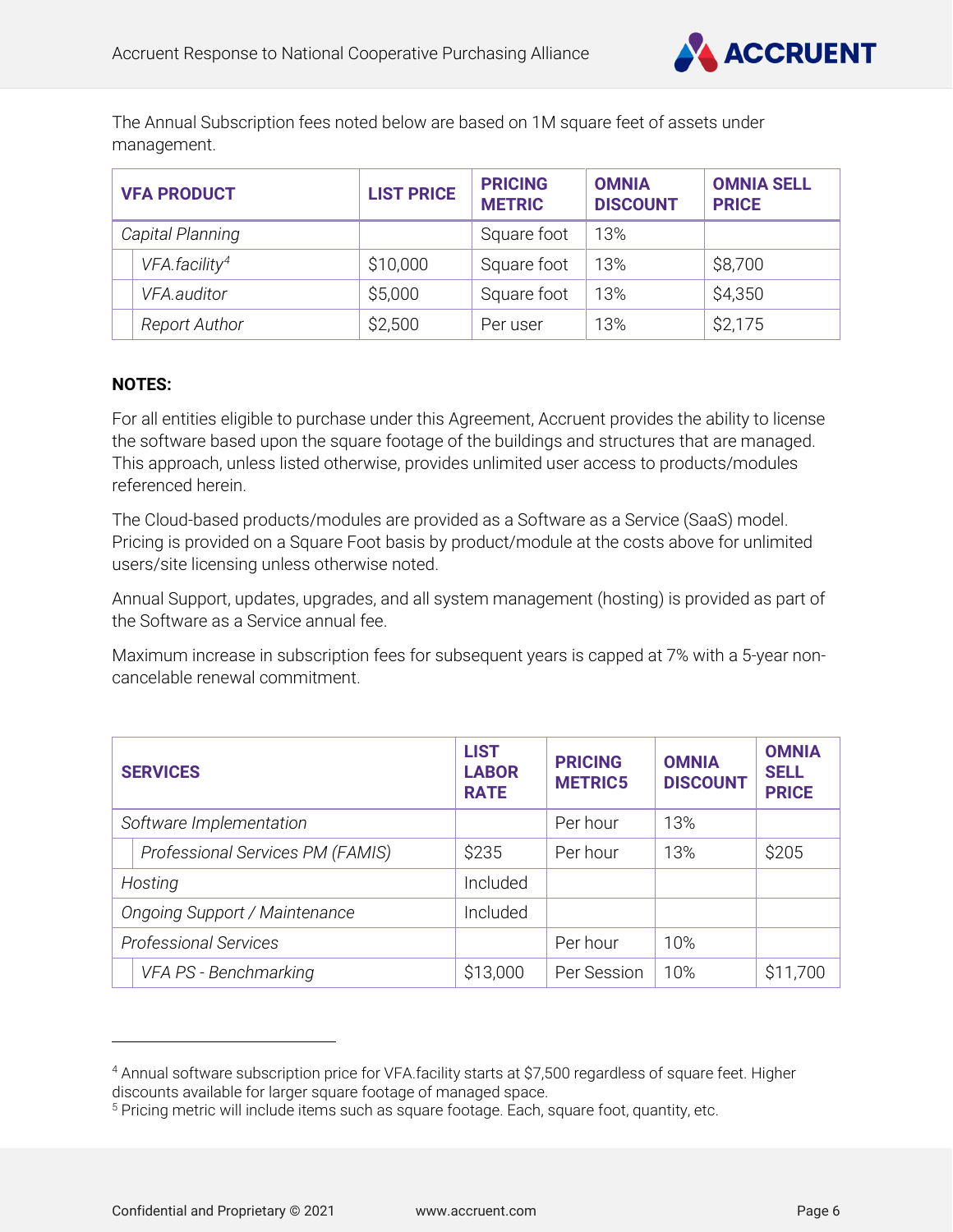

|                                     | VFA PS - Capital Budgeting Prioritization<br>Workshop - Standard                 | \$22,000 | Per Session | 10% | \$19,800 |
|-------------------------------------|----------------------------------------------------------------------------------|----------|-------------|-----|----------|
|                                     | VFA PS - Capital Planning Program<br>Development Workshop - Standard             | \$22,000 | Per Session | 10% | \$19,800 |
|                                     | VFA PS - Data Maintenance (Hourly Rate)                                          | \$250    | Per Hour    | 10% | \$225    |
|                                     | VFA PS - Flexible Professional Service<br>Hours - Fixed Fee (Hourly Rate)        | \$250    | Per Hour    | 10% | \$225    |
|                                     | VFA PS - Navigator Program - Standard                                            | \$37,000 | Per Session | 10% | \$33,300 |
|                                     | VFA TR - VFA.facility Advanced Data<br>Development - 2 Day Client Hosted         | \$12,500 | Per Session | 10% | \$11,250 |
|                                     | VFA TR - VFA.facility Advanced Data<br>Maintenance - 2 Day Client Hosted         | \$12,500 | Per Session | 10% | \$11,250 |
|                                     | VFA TR - VFA.facility Core + Advanced<br>Data Development - 3 Day Client Hosted  | \$17,500 | Per Session | 10% | \$15,750 |
|                                     | VFA TR - VFA.facility Core + Advanced<br>Data Maintenance - 3 Day Client Hosted  | \$17,500 | Per Session | 10% | \$15,750 |
|                                     | VFA TR - VFA facility Core Training - 2<br>Day Client Hosted                     | \$10,000 | Per Session | 10% | \$9,000  |
|                                     | VFA TR - VFA facility Manager Overview-<br>Refresher Training - Web-based (6 HR) | \$4,000  | Per Session | 10% | \$3,600  |
|                                     | Facility Condition Assessment <sup>6</sup>                                       |          | Per hour    | 15% |          |
|                                     | <b>Project Director</b>                                                          | \$235    | Per hour    | 15% | \$200    |
|                                     | Project Manager                                                                  | \$163    | Per hour    | 15% | \$139    |
|                                     | <b>Facilities Condition Assessor</b>                                             | \$136    | Per hour    | 15% | \$116    |
|                                     | QA/QC                                                                            | \$136    | Per hour    | 15% | \$116    |
|                                     | <b>Project Assistant</b>                                                         | \$86     | Per hour    | 15% | \$73     |
| Patch, Upgrade, & Update Deployment |                                                                                  | Included |             |     |          |
|                                     | <b>Disaster Recovery</b>                                                         | Included |             |     |          |

.

<span id="page-2-0"></span><sup>6</sup> The FCA fees noted are based on 1M square feet of assets under management.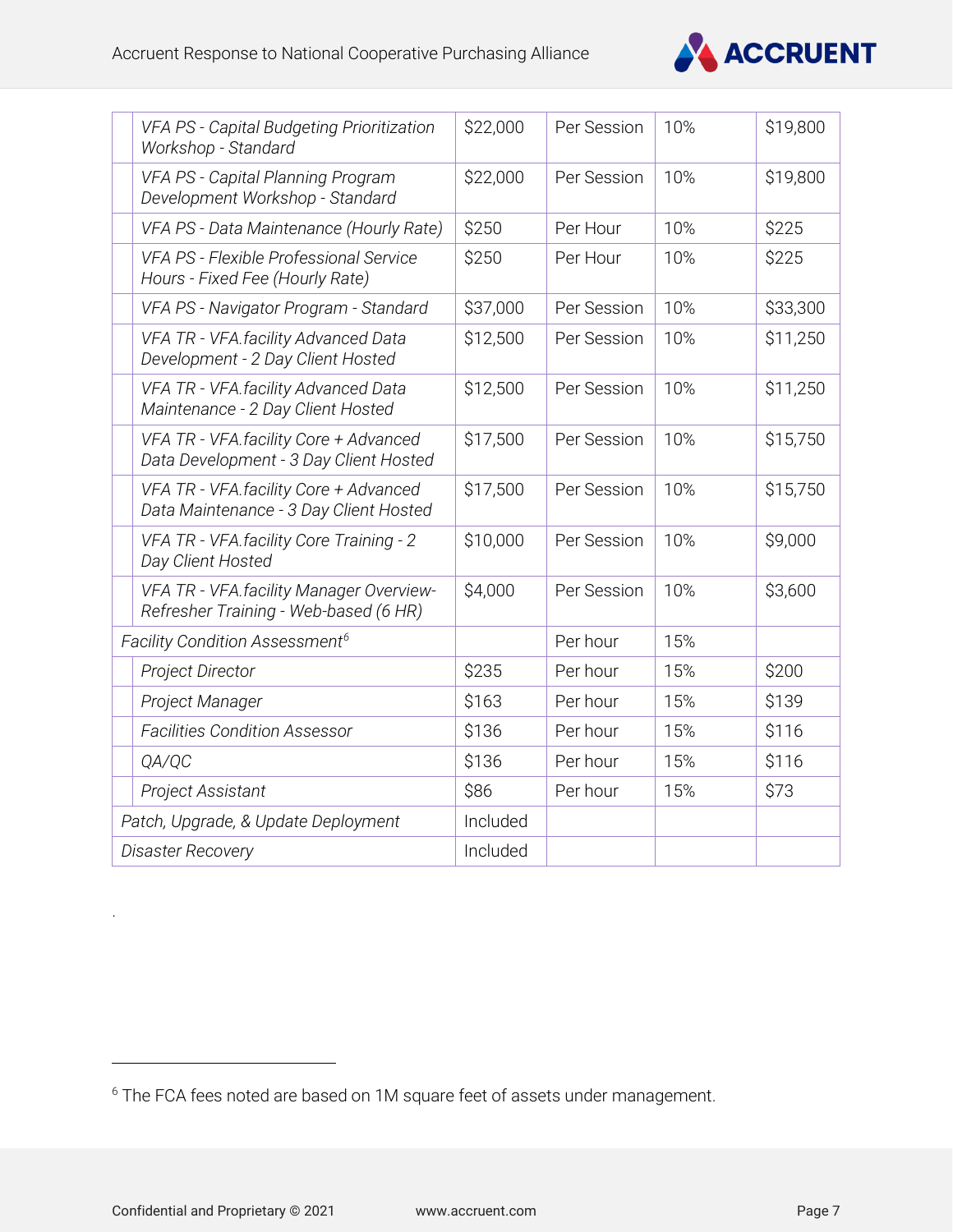

# EMS Pricing

The EMS Base product allows for Event Planning and Tracking, support Service Orders, Pricing and Billing. EMS also helps you understand your full room utilization across your organization. We provide different packages depending on your preference.

| <b>Product</b><br><b>Name</b> | <b>EMS Workplace</b>                                                                                                                                                                              | <b>EMS Workplace Base</b>                                                                                                                                                                                            | <b>EMS Campus</b><br><b>Connect</b>                                                                                                                                                                                     | <b>EMS Campus</b>                                                                                                                                                                                      | <b>EMS Enterprise Base</b>                                                                                                                                                                                    |
|-------------------------------|---------------------------------------------------------------------------------------------------------------------------------------------------------------------------------------------------|----------------------------------------------------------------------------------------------------------------------------------------------------------------------------------------------------------------------|-------------------------------------------------------------------------------------------------------------------------------------------------------------------------------------------------------------------------|--------------------------------------------------------------------------------------------------------------------------------------------------------------------------------------------------------|---------------------------------------------------------------------------------------------------------------------------------------------------------------------------------------------------------------|
| Vertical                      | Corporate/Government                                                                                                                                                                              | Corporate/Government                                                                                                                                                                                                 | K-12 and Higher Ed                                                                                                                                                                                                      | K-12 and Higher Ed                                                                                                                                                                                     | K-12 and Higher Ed                                                                                                                                                                                            |
| Product<br>Key Word           | Event Scheduling<br>Room and Resource<br>Scheduling<br>Office Hoteling                                                                                                                            | Event Scheduling<br>Room and Resource<br>Scheduling<br>Office Hoteling                                                                                                                                               | Academic Scheduling<br>Event Management<br>Room and Resource<br>Scheduling                                                                                                                                              | Academic Scheduling<br>Event Management<br>Room and Resource<br>Scheduling                                                                                                                             | Event Management<br>Room and Resource<br>Scheduling                                                                                                                                                           |
| <b>Brief</b><br>Description   | Designed to meet the<br>needs of our Corporate<br>clients looking to<br>maximize efficiency in<br>Space Utilization,<br>calendar integration,<br>Hoteling or platform<br>services out of the box. | Designed to meet the<br>needs of our smaller<br>corporate clients just<br>looking to start<br>planning events or are<br>beginning the journey<br>of room utilization and<br>have only basic needs<br>for scheduling. | Designed for our<br>robust Campus Client<br>who is looking to<br>track full room<br>utilization across<br>campus, optimize<br>course scheduling<br>and integrate with the<br>SIS solution and other<br>Campus software. | Designed to go<br>campus-wide for<br>Event scheduling and<br>tracking Room<br>utilization, but the<br>campus still has<br>another solution to<br>optimize courses and<br>other Academic<br>activities. | Designed for our<br>education institutions<br>that want to start<br>scheduling events and<br>tracking room<br>utilization of non-<br>classroom space,<br>starting in one<br>department and then<br>expanding. |
| Package<br>Pricing            | Package starts at<br>\$20,000 with variable<br>pricing based on the<br>amount of spaces<br>schedule and modules<br>required                                                                       | Package starts at<br>\$12,000 with variable<br>pricing based on the<br>number of spaces<br>scheduled and<br>modules required                                                                                         | Package starts at<br>\$20,000 and varies<br>based on the<br>enrollment of the<br>institution and<br>modules required                                                                                                    | Package starts at<br>\$15,000 and varies<br>based on the<br>enrollment of the<br>institution and<br>modules required                                                                                   | Package starts at<br>\$10,000 and increases<br>based on the modules<br>required                                                                                                                               |
| <b>OMNIA</b><br>Discount      | 13% off final package<br>pricing                                                                                                                                                                  | 13% off final package<br>pricing                                                                                                                                                                                     | 13% off final package<br>pricing                                                                                                                                                                                        | 13% off final package<br>pricing                                                                                                                                                                       | 13% off final package<br>pricing                                                                                                                                                                              |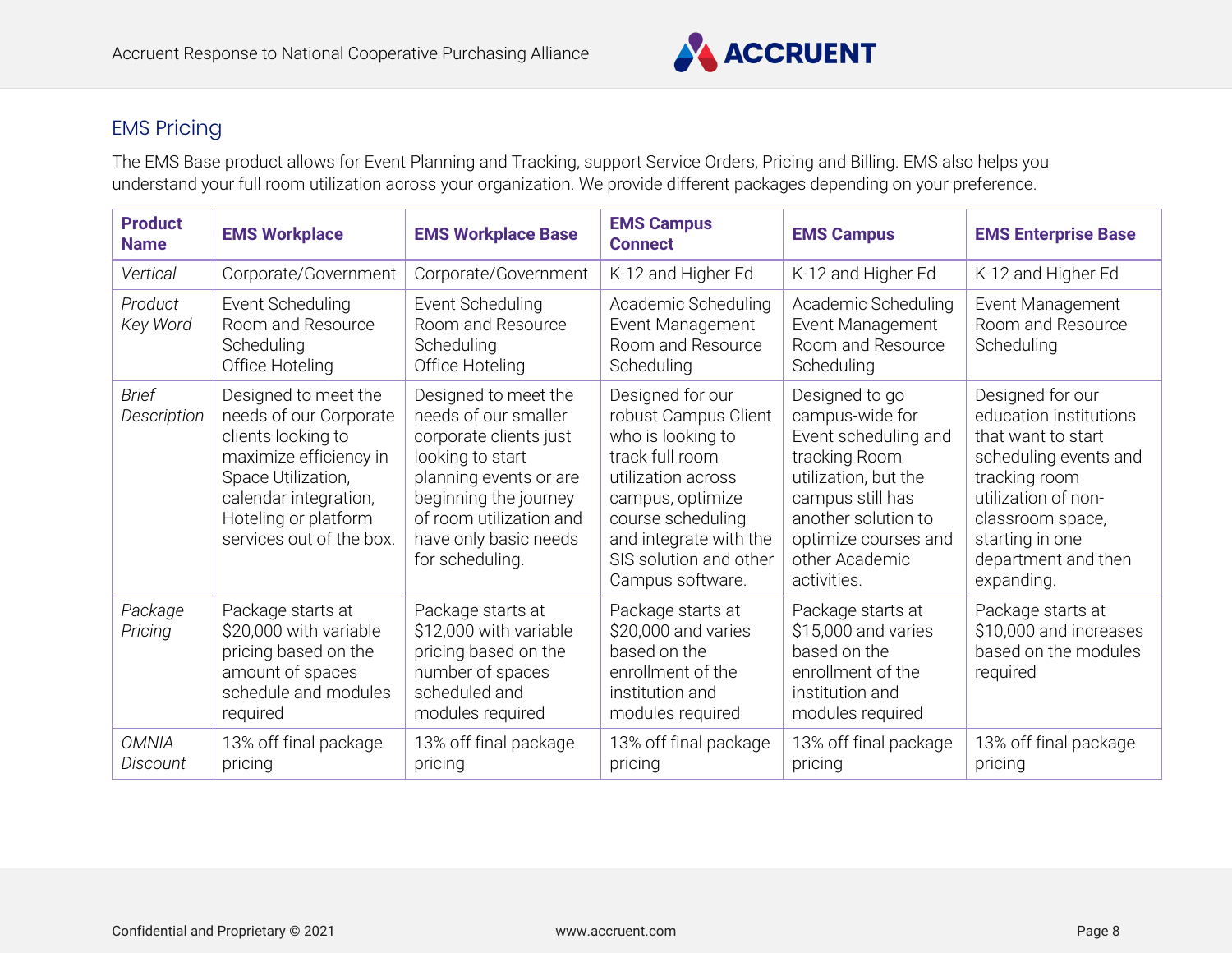

### Lucernex Pricing

Step 1 – Determine Modules: The first step in pricing Lucernex is to determine the modules that are needed to provide the business value that is sought.

- a. RE Contracts: administer your leases more efficiently and gain greater insight into lease realities, while also ensuring compliance with the newest Lease Accounting standards.
	- i. Lease Administration: establish a single source of truth for lease information to ensure your organization is both compliant and protected per the stipulations of the lease.
	- ii. Rent Accounting: account for rent in compliance with FASB/IFRS standards.
- b. Equipment Contracts: establish a single source of truth for equipment contracts and account for rent in compliance with FASB/IFRS standards.
- c. Markets & Sites: streamline and consolidate the process by which a potential site is evaluated and selected, decreasing the time to an informed decision.
- d. Projects: streamline and consolidate the process by which a new location is stood up, decreasing the time to project completion and occupancy with the associated savings
- e. Capital Projects: streamline and consolidate the process by which major projects are completed on locations that are already in operation, reducing operational interruption time and controlling for project cost.

Step 2 – Determine Add-Ons: The next step is to determine any add-ons that are needed with the Lucernex application. Examples include:

- a. Additional storage: for many clients, a key value prop is a single source of truth for facility-related documents. If you are a large organization, the 100GB of storage included with their license may be insufficient.
- b. DataMart: Increased ease of reporting by allowing for flexible report building that circumvents the complexity of building reports that cross DB tables.
- c. Google Maps: support GIS pinning at the portfolio and entity level. Gain visual insight into the geographic distribution of the portfolio.
- d. Web Spreadsheets: The excel model allows companies to utilize pre-existing excel files, often created, and refined over many years, that perform critical business functions like generating construction estimates, creating proformas for new site / renewal analysis decisions, etc.
- e. Unique Train environment: A dedicated environment for testing processes, integrations, etc. Having a dedicated environment means your organization controls when to ingest releases into Train. This environment can be licensed per year or per 6 months.

Step 3 – Determine Pricing Metric: Lucernex can be priced based on facility count or lease (contract) count, depending on the functionality required. Determine which makes sense for your organization based on the modules selected.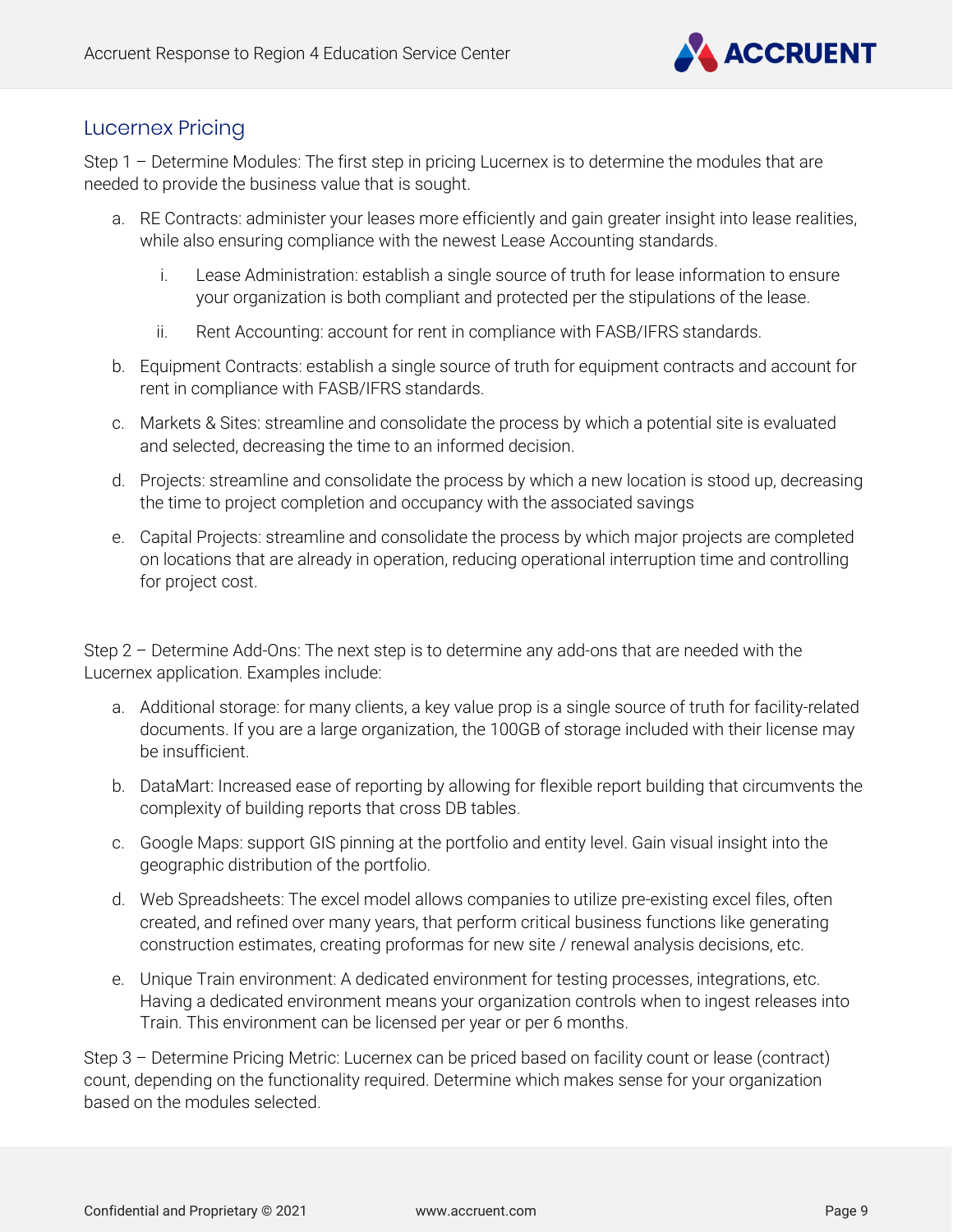

Step 4 – Determine Pricing for your Organization: Leverage your Accruent team to enter the information above through the Lucernex pricing calculator, where an OMNIA discount will be applied against any modules/add-ons selected.

Sample Pricing – *pricing may vary per organization based on the functionality required. Please consider the following representative and work with your Accruent team to generate a more accurate quote.*

| <b>Product</b>                                   | <b>50 Leases</b> | <b>50 Facilities</b> | <b>100 Leases</b> | <b>100 Facilities</b> |
|--------------------------------------------------|------------------|----------------------|-------------------|-----------------------|
| Lx Contracts                                     | \$10,625         | \$12,500             | \$12,750          | \$15,000              |
| Lx Projects                                      | N/A              | \$8,000              | N/A               | \$10,000              |
| Lx Capital<br>Projects                           | N/A              | \$5,000              | N/A               | \$6,000               |
| Lx Web<br>Spreadsheets                           | \$2,400          | \$2,400              | \$3,000           | \$3,000               |
| Lx Google Maps                                   | \$800            | \$800                | \$1,000           | \$1,000               |
| Total                                            | \$13,825         | \$28,700             | \$16,750          | \$35,000              |
| <b>OMNIA</b><br><b>Discounted</b><br>Price (13%) | \$12,028         | \$24,969             | \$14,573          | \$30,450              |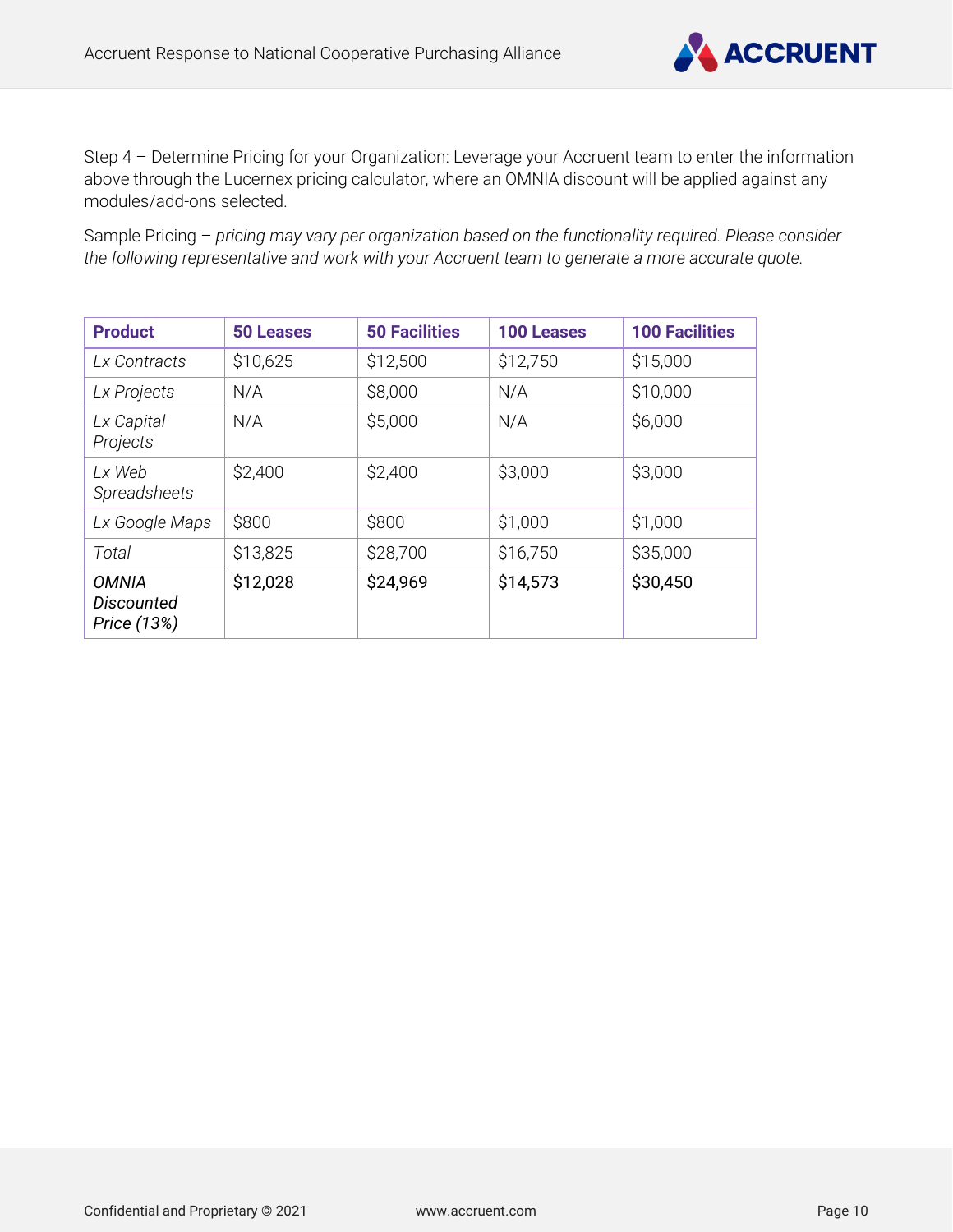

# Meridian Pricing

Accruent's Meridian Engineering Document Management Software (EDMS) can be added to a FAMIS implementation. EDMS provides a single source of truth for building and equipment documentation. Combining your building/equipment documentation with work orders can improve ticket times, speed to repair, and reduce costly change orders for future construction projects. This documentation can be CAD or PDF based and will be integrated with your FAMIS software for complete ease of use.

|                                                       | <b>Minimum</b><br><b>Quantity</b> | <b>Annual</b><br><b>Subscription</b><br><b>List Price</b> | <b>OMNIA</b><br><b>Discount off</b><br><b>List</b> | <b>OMNIA Net</b><br><b>Price</b> |
|-------------------------------------------------------|-----------------------------------|-----------------------------------------------------------|----------------------------------------------------|----------------------------------|
| Meridian Cloud<br><b>Business</b><br>Subscription     | 20                                | \$1800/user                                               | 13%                                                | \$1566.00/user                   |
| Meridian Cloud<br><b>Business User Pass</b>           | 30                                | \$120/user                                                | 13%                                                | \$104.40/user                    |
| Meridian Cloud<br><b>Business NFP</b><br>Subscription | 8                                 | \$900/user                                                | 13%                                                | \$783.00/user                    |
| Meridian Cloud<br><b>Business NFP User</b><br>Pass    | 8                                 | \$60/user                                                 | 13%                                                | \$52.20/user                     |

Note: NFP – Not for Production subscriptions are for situations where a customer needs a test environment for checking out new releases and changes in their configuration.

Please contact a Meridian Account Executive for assistance with license configuration and pricing for Professional Services required to implement the solution. Additional discounts may apply for license counts over 50/users as well as multi-year terms.